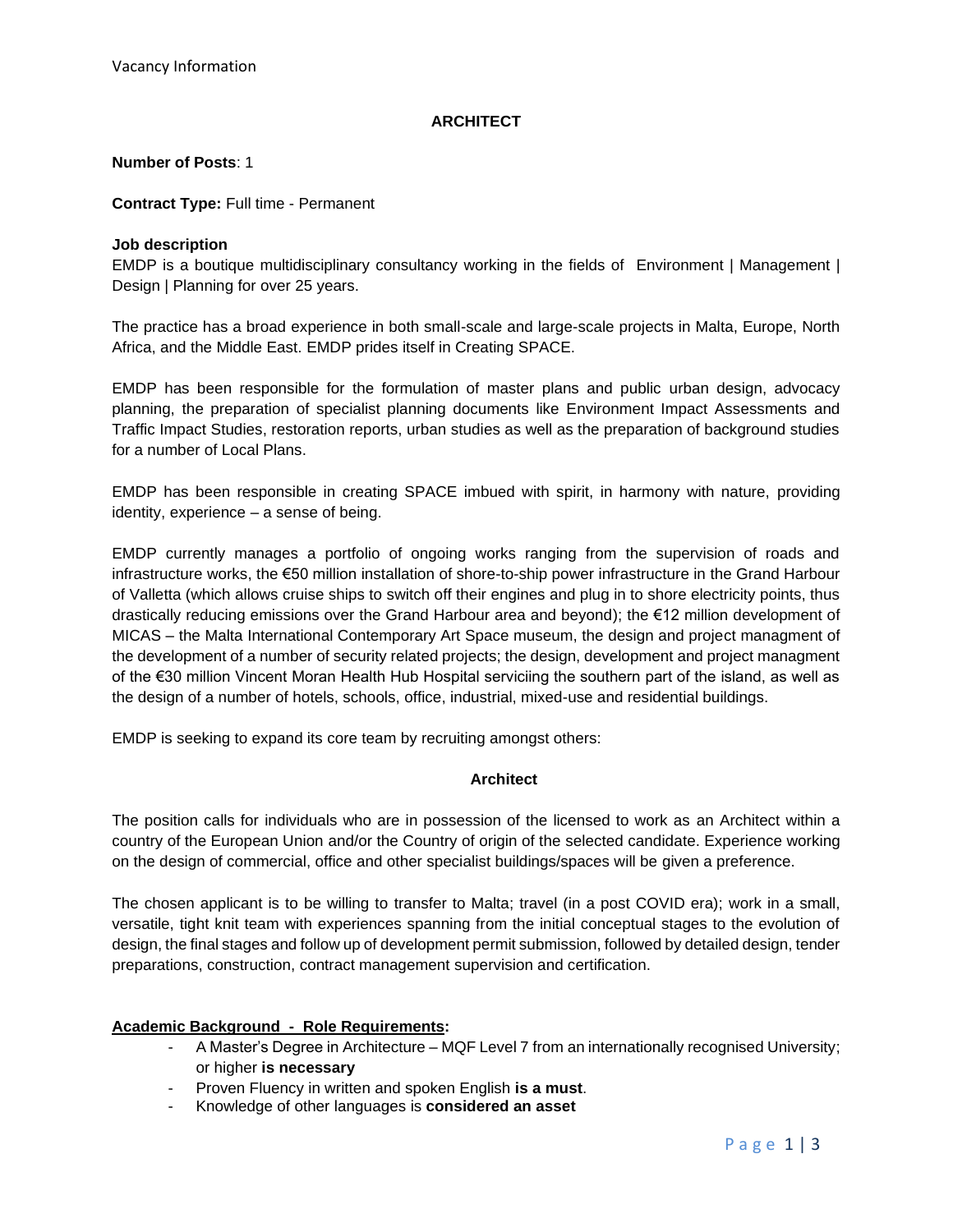#### **Professional Background - Role Requirements:**

- A warrant/license and/or membership in a nationally recognised body to work as an **Architect** is **necessary**

## **Work Experience - Role Requirements:**

- Work experience working as part of multi-disciplinary design team is considered an asset.
- Experience in the drawing up of specifications and contract documentation is considered an asset.
- Experience in the use of 3D modelling, the production of walk throughs and presentations is considered an asset.
- film making is considered an asset.
	- $\circ$  CV is to include for project dates, final project development budgets (up to finished stage but excluding land values), the client for who the works were carried out and a short description.
	- o In possession of a clean and valid driving license.

You will be a team key player working as an integral part of the firm's young ambitious international group of designers, architects, engineers and project managers.

You will be inquisitive, ready to meet new challenges, hard-working, responsible, decisive, able to work on your own initiative and enjoy ample knowledge in the civil engineering, infrastructure, roads, and design fields. Experience in marine works will be considered an asset.

You are to have excellent verbal and communication skills.

You are to have excellent knowledge in the Microsoft suite; 2D drafting, 3D and BIM software such as AutoCAD, Autodesk Revit. Experience in using Microsoft Project and other project tracking / planning software is considered an asset.

#### **Benefits:**

The company cavers its personnel with a Professional Indemnity Insurance as well as for perils which might occur during the daily activities linked with the job.

# **Training provided**

Chosen team players will be assisted in obtaining the necessary warrant to operate as an Architect in Malta as well as obtaining the necessary MQF level degree equivalency.

#### **Assistance with accommodation/relocation**

Chosen team players will be assisted to translocate to Malta - they will be provided with an inhouse single point of reference in order to help with the translocation and the finding of proper accommodation. They will also be assisted in the obtaining of all local work and residency permits.

**Salary** Eur 25,000 – Eur 30,000

#### **How will the interviews be held**

Short listed candidates will be interviewed. Interviews will be coordinated by phone; confirmed by e-mail and a ZOOM/TEAMS/Skype meeting set-up.